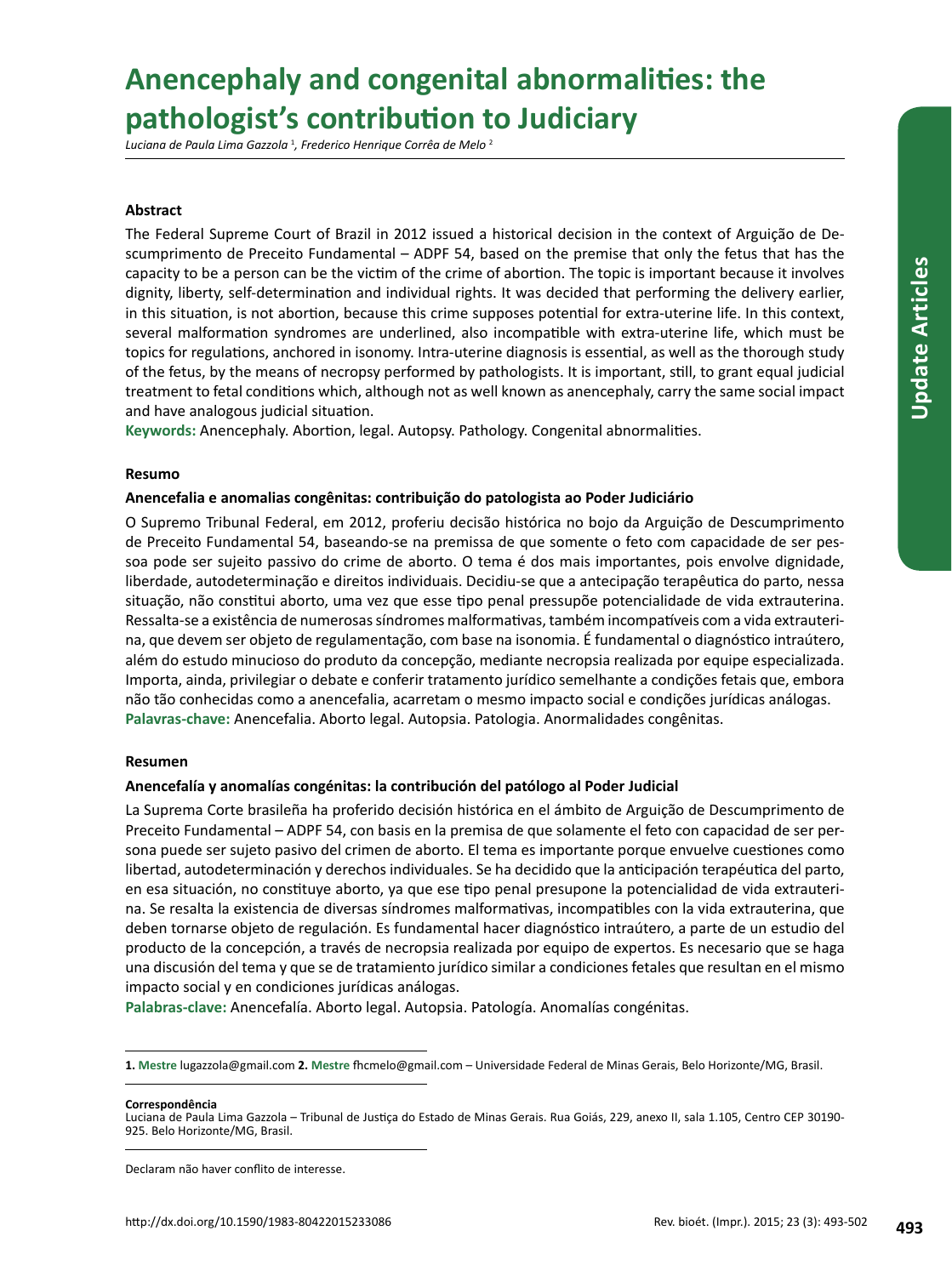The legal possibility, in Brazil, of allowing the interruption of pregnancy in cases of lethal fetal congenital malformations is a recurring subject in legal doctrine and jurisprudence. That is because the Brazilian Criminal Code of 1940<sup>1</sup>, published according to the dominant habits and values of the 1930s, does not predict the possibility of abortion in situations besides the ones predicted and considered special. These exclude the illicitness from the necessary abortion (when there is no other way to save the life of the pregnant woman) and humanitarian abortion (when pregnancy results from rape and there is consent of the pregnant woman or her legal representative).

In more than thirty years of the publication of the Brazilian Criminal Code, in 1940, with its "Special Part" still in power, the values of society have changed also with the significant evolution of science and technology, which produced a revolution in medical sciences. Therefore, criminal law cannot be indifferent to the development of science or to the historical evolution of thought and sociocultural aspects of present day society. Frequently, questions claiming the application of criminal norms edited formerly, which must be analyzed hermeneutically, in order to find its real sense, adjusted to the present time.

In the current days, medicine is capable of defining, with significant degree of precision, the occasional fetal anomaly incompatible with extra uterus life, being it defensible, from the standpoint of the physicians studying the subject, that the law allow for the "abortion" when the unborn child presents serious and irreversible anomalies that make life outside the mother's womb unfeasible, as occurs in several other countries. In Brazil, courts of justice frequently analyze requests for therapeutic anticipation of parturition in cases of lethal anomalies of the fetus. There is jurisprudential understanding that corroborates this understanding, as can be inferred from the analysis of the judgment published by Tribunal de Justiça do Rio Grande do Sul (Rio Grande do Sul Court of Justice):

*Considering that, by the time of the promulgation of the present Criminal Code, in 1940, there were not the present day technical resources that allow for the detection of malformations and other fetal anomalies, including the certainty of death or physical or mental impairment of the unborn and that, therefore, the law could not include eugenic abortion among the causes of exclusion of the illicitness of abortion, an update in thought on the*  *matter imposes itself, as the Justice is not limited to the law and is not stagnated in time, indifferent to the technological advances and to social evolution. Moreover, present jurisprudence has performed extensive interpretation of art. 128, I, of that law, admitting the exclusion of illicitness of the abortion, not only when it is performed to save the life of the pregnant woman, but also when it is necessary to preserve her health, including mental <sup>2</sup> .*

Based on these premises, the present study intends to analyze the theme in a neutral way and, as much as possible, devoid of ethical, moral, religious or emotional biases, without the intention to exhaust the topic, due to its amplitude, but only to contribute to the debate. The decision of the Supremo Tribunal Federal (Federal Supreme Court of Brazil - STF) in the framework of the claim of non-compliance with a fundamental precept (Arguição de Descumprimento de Preceito Fundamental - ADPF) 54, which not only mobilized the public opinion and sectors of civil society but also treated and settled the question within the Brazilian Judiciary, shall be briefly analyzed. Besides, it supplied subsidies for Resolution 1,989/2012 of the Conselho Federal de Medicina (Brazilian Federal Council of Medicine - CFM), which, in turn, defined the guidelines for the diagnosis of anencephaly.

Lastly, the authors, university hospital pathologists pathologists with solid experience in fetal and perinatal pathology, shall approach other malformation syndromes that cause fetal inviability. These, although nos as widely known as anencephaly, bring the same social and medical impact, thus deserving analogous legal treatment.

## **The STF and the ADPF 54 decision**

Filed by the Confederação Nacional dos Trabalhadores da Saúde (National Confederation of Health Workers), the ADPF 54 requested the interpretation of the 1940 Criminal Code according to the Federal Constitution of 1988 $<sup>3</sup>$ , on the grounds</sup> that only a fetus with the ability to become a person can be passive subject of the crime of abortion. It was intended that the characterization of the therapeutic anticipation of parturition of anencephalic fetuses as a crime be declared unconstitutional.

In public In public hearings held in 2008, during the restructuring phase of the process<sup>4</sup>, medical arguments were raised in order to subsidize the possibility of anticipation of parturition in cases o anencephalic fetus pregnancy, among which the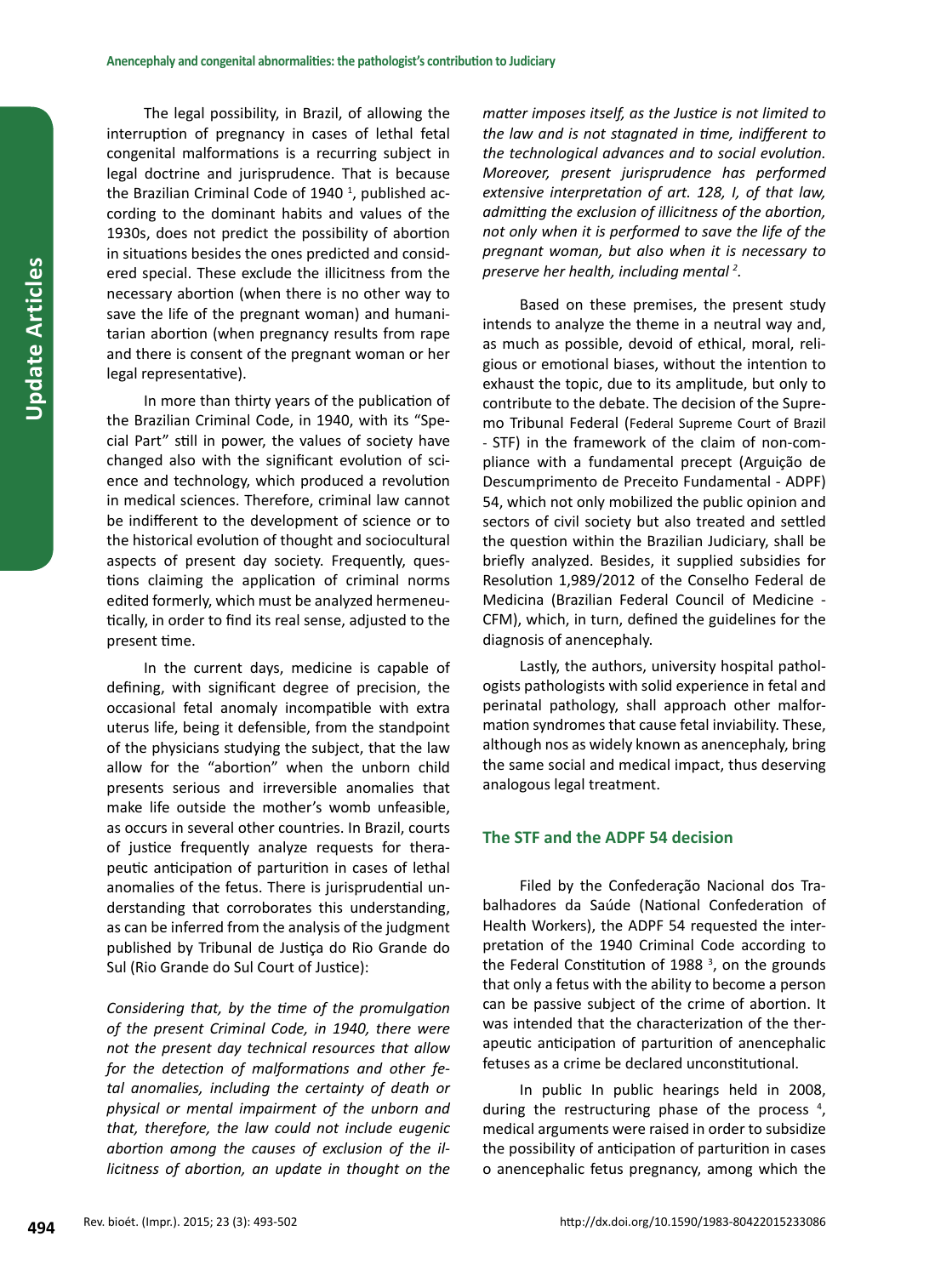argument that this fetus may be considered a biological stillborn and that there would be increase in the risks to maternal health in cases of pregnancy maintenance, considering the possibility of complications in labor as well as increased vulnerability of the pregnant woman to pathological states of depression and other psychiatric conditions.

At the time, physicians representing the CFM, the Federação Brasileira das Associações de Ginecologia e Obstetrícia (Brazilian Federation of Gynecology and Obstetrics Associations - Febrasgo), the Sociedade Brasileira de Medicina Fetal (Brazilian Society of Fetal Medicine - Sobramef) and the Sociedade Brasileira de Genética Clínica (Brazilian Society of Clinical Genetics - SBGC) were unanimous in stating that there are countless repercussions of an anomalous pregnancy to the life of the pregnant woman: increase in morbidity; elevation of the risks during pregnancy, due to the presence of polyhydramnios (excess in the amount of amniotic fluid); higher probability of hypertension, diabetes, placental abruption, blood transfusion and premature parturition; increase in the obstetric risks in parturition, with dystocia and severe psychological consequences (high rates of depression, anguish, suicidal thoughts, compromise of wedlock).

On April 11, 2012, the STF started judgment of the referred ADPF. In the plenary, the then attorney Luis Roberto Barroso supported the evolution of the rights of women in contemporaneous society, for the request. Barroso argued that the juridical possibility of licitly anticipating parturition of anencephalic fetuses does not consist in abortion and this has been the position of all democratic and develop countries in the world, and *growing criminalization is a symptom of underdevelopment* <sup>5</sup> .

On this date, the Brazilian supreme court, in uttering a historical decision by majority (eight votes against two), settled that the therapeutic anticipation of parturition, when there is diagnosis of anencephaly, is atypical criminal fact and does not constitute abortion, since this criminal type assumes the potential for extra uterus life. *Anencephaly and life are antithetical term*, stated the rapporteur of the action, Minister Marco Aurélio Mello, in uttering his vote in the plenary, deciding for the merit of the request<sup>5</sup>.

It was then decided that the articles of the criminal code which criminalize abortion must not be applied to these cases, since the term "abortion" assumes the possibility of extra-uterine life. The very term "abortion" would not be adequate in these situations, as they refer to a lifeless fetus, or, in modern medical language, a fetus with brain death. It would, in fact, be the therapeutic anticipation of parturition, to the extent that the anencephalic fetus, as the brain dead, does not present cortical activity. The phenomena of mental life, sensibility, mobility and the integration of all bodily functions which, in this case, are only rudimentary. It is, with no scientific doubt, a lethal congenital disease.

It was highlighted that the so-called law of organ transplants (Lei dos Transplantes de Órgãos <sup>6</sup>) authorizes the extraction of tissues and organs with basis on the diagnosis of brain death – considered as legal death –, reinforcing the recognition that life does not end only when "the heart stops beating". Thus, there being a definitive medical diagnosis stating the inviability of life after the normal gestational period, the anticipation induction of parturition does no constitute the crime of abortion, because the death of the fetus is unavoidable as a result of its very pathology.

It was also rightfully stated that it does not constitute eugenic abortion, to the extent that the ideological or political bias of the word "eugenics" are not present. Besides their mere descriptive purpose, words carry emotional meanings, which may cause emotional reactions in those who hear them. "Eugenics" is one of these words whose meaning carry bear a high degree of emotional rejection, linked to the use made of it in Nazi Germany, turning it into a "taboo term". This is not about eugenic abortion, whose practice has the purpose of obtaining a superior, pure race. It is not about this.

Nelson Hungria, quoted in the plenary by the rapporteur, Minister Marco Aurélio Mello during the judgment of the ADPF 54, specified, in the 1950s, situation in which the term "abortion" should not be employed. His words are elucidative:

*In the case of extra-uterus pregnancy, which represents a pathological state, its interruption cannot constitute the crime of abortion. The life of another being is not at risk, if the the product of conception cannot reach its own life, so that the consequences of actions performed are resolved only against the woman. The expelled fetus (for abortion to be characterized) must be a physiological product, not a pathological one. If the pregnancy presents itself as a truly morbid process, in such a way as to not allow even a surgical intervention that could save the life of the fetus, there's no speaking of abortion, for which the possibility of continuation of the life of the fetus is presumed <sup>7</sup> .*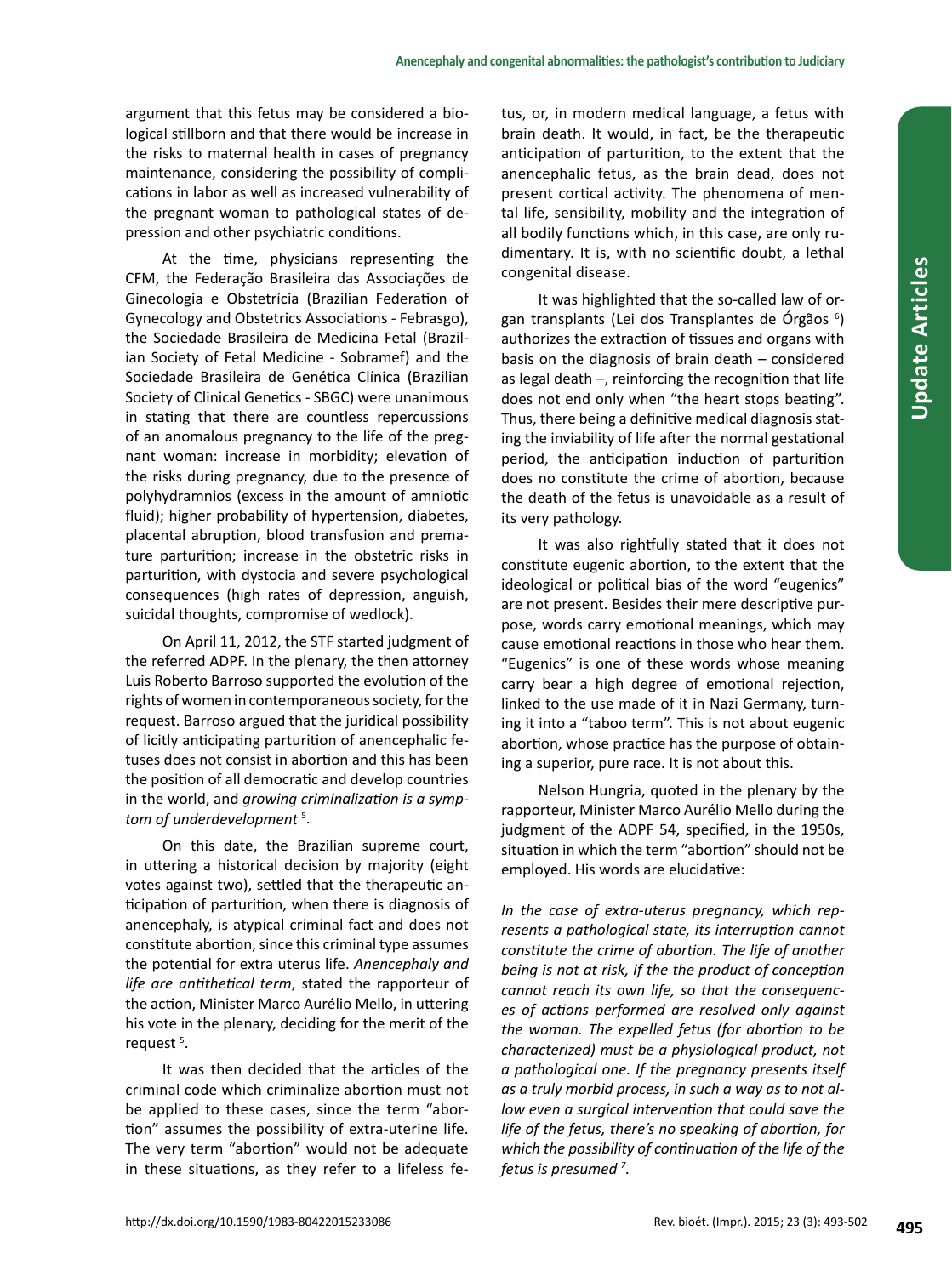There is no doubt, then, that the therapeutic anticipation of the parturition cannot be mistaken with abortion. The STF, thus, has not examined the decriminalization of abortion, but the interruption of the pregnancy in the cases of anencephaly, a situation that anticipates the moment of parturition, that is, the natural end of the pregnancy. It was added, also, that the this was one of the most important themes assessed by the STF, for it involves human dignity, liberty, self-determination, health, and the recognition of full individual rights. It' is not a duty of the pregnant woman to interrupt the pregnancy; the STF only authorizes the cessation of the pregnancy for the dignity of the woman and with the objective to minimize her probable suffering, in case that is her wish. The autonomy of the patient and the respect to the human person were some of the most relevant and most discussed issues during the trial.

Lastly it was reinforced that the Federative Republic of Brazil is a secular state and that, the Constitution, in consecrating such secularity, keeps the state entity from intervening in religious issues, it also means that faith dogmas cannot determine the contents of the acts of the State. Thus, moral or religious conceptions, be them unanimous or majority, cannot guide state decisions, being circumscribed to the private sphere. Thus, the authorities with the duty to apply the law must also devoid themselves of their religious convictions.

Strictly for the record within the scope of the present study, there were two diverging votes in the plenary, uttered by Ministers Ricardo Lewandowski and Cezar Peluso, who based their votes mainly on the argument of the impossibility of the judiciary to usurp the sole competence of the National Congress to create a cause of exclusion of illicitness, not being the duty of the court to act as positive legislator, as well as on the existence of life in the anencephalic fetus. In summary, the STF, by majority, upheld the ADPF 54 and declared the constitutionality of the therapeutic anticipation of parturition of the anencephalic fetus, which does not characterize abortion in the articles 124, 126 and 128 (items I and II) of the Criminal Code, and it cannot be mistaken by it.

From this decision, thus, it is up to the physicians to perform the diagnosis of certainty of anencephaly, as well as the Unified Health System to promote the adequate public health policy to the support and treatment of the pregnant woman trough guidance and psychological and obstetric support, for her to have the liberty to adopt the resolution that best suits her particular conviction.

Today, interruption of the pregnancy of an anencephalic fetus is no longer a strictly judicial decision – as occurred in the country over 20 years ago, in which these requests depended on the appreciation of the Judiciary – but part of the protocol of public health programs, which requires the definition of diagnostic criteria by the competent organ for regulation of professional practice.

## **Guidelines of the CFM for the diagnosis of anencephaly**

During the plenary debates in the Supreme Court, Ministers Gilmar Mendes and Celso de Mello highlighted the need for diagnostic criteria for the woman pregnant of an anencephalic fetus to have the right to interrupt pregnancy. In the judgment, it was stated that the fetal malformation must be diagnosed and identified with proof by a legally certified professional physician. After the STF decision mentioned above and facing the need to guarantee safety to the diagnostic criteria of anencephaly, in such a way as to permit the interruption of the pregnancy by the request of the pregnant woman without the need of authorization by the State, the CFM approved – unanimously – Resolution CFM 1,989/2012, fulfilling this important juridic and social demand<sup>8</sup>.

This norm defined guidelines for the diagnosis of fetal malformation, highlighting that this must be performed by means of ultrasonography, from the  $12<sup>th</sup>$  week of pregnancy. This exam must contain two pictures of the fetus, dated and identified: one must show the face of the fetus in sagittal position and the other showing the cephalic segment (head) in crosscut, to demonstrate the absence of the skullcap and identifiable brain parenchyma (tissue). The report must, also, be signed by two physicians qualified for such a diagnosis, in order to assure the right to a second opinion and not to withdraw the sufficiency of the diagnosis made by only one physician.

In the face of this image diagnostics, the pregnant woman shall have the right to search for another opinion or plead a medical panel, so that all due clarifications are supplied to her, as well as those she may request. This way, the CFM highlights the importance of supplying ample knowledge to the pregnant woman, in order to assure her right to freely decide on the conduct to be followed. In the case she chooses to maintain her pregnancy to its term, she must have assured prenatal medical medical assistance compatible with the diagnosis, as this pregnancy is considered high risk.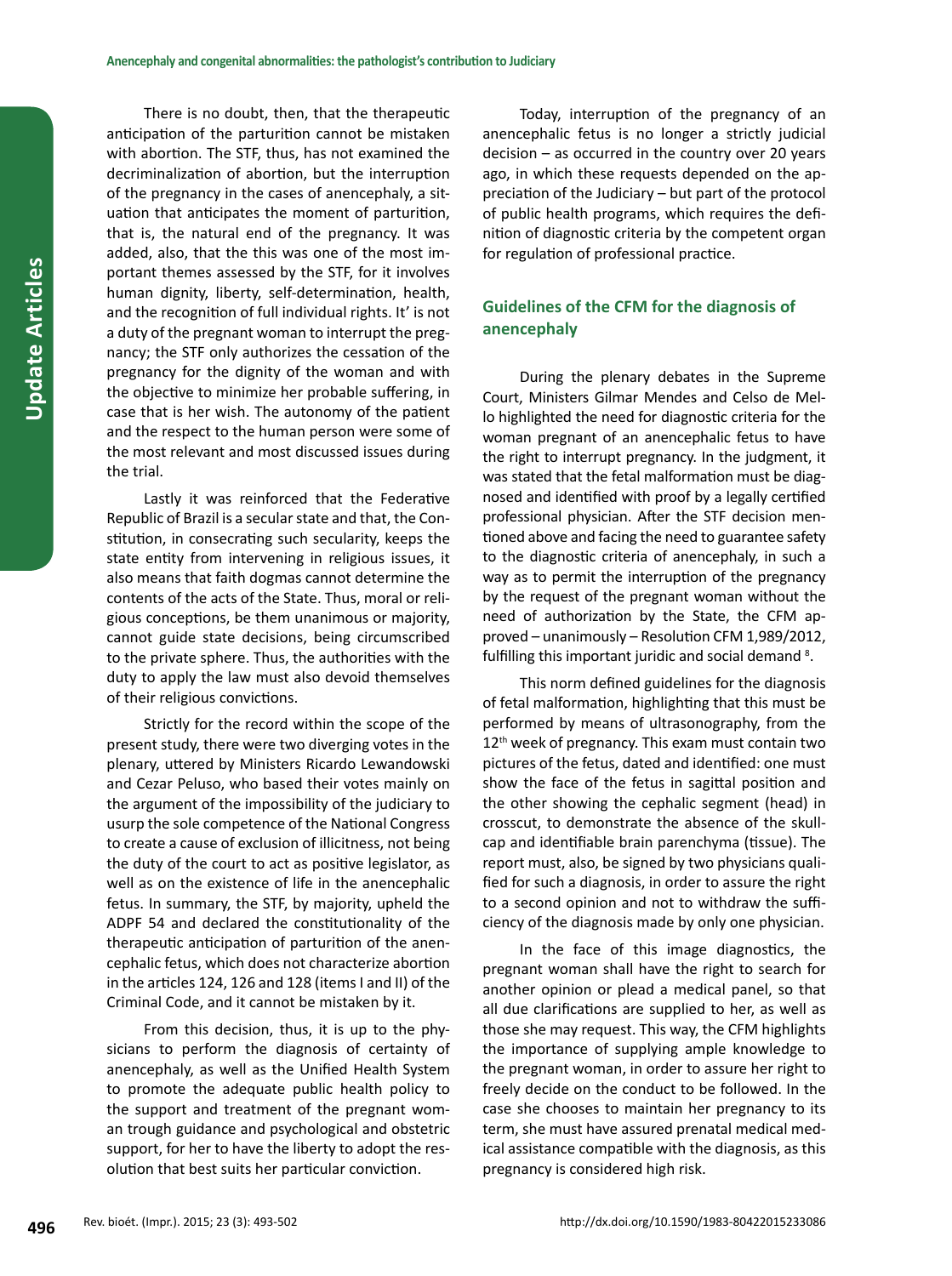In the normative text, the CFM highlighted that the pregnant woman, once informed of the diagnosis, has the right to interrupt the pregnancy immediately, independent of the time of pregnancy, or may postpone the decision for a later time. In case she opts for the therapeutic interruption, a record of the procedure must be kept, with her written consent, which shall integrate the medical records, along with the report and the pictures of the image exam. Such conduct may only be performed in hospitals with proper structure for the management of occasional complications inherent of this medical act.

Lastly, the CFM alerts that patients pregnant of anencephalic fetuses must be informed of the risk of relapse of the malformation in future pregnancies, condition which, according to medical science and the statement in the "Exhibition of reasons" of the Resolution CFM 1,989/2012, has around fifty times higher chance of occurring. They may, also and if they wish so, be forwarded to units of family planning in which they will receive multidisciplinary support and assistance for contraception, if needed, and to conception, when freely wished (as the daily use of folic acid, which may reduce the risk of anencephaly by half).

# **Perinatal necropsy, diagnosis of anencephaly and other congenital brain anomalies**

Necropsy, or autopsy is the systematic *post mortem* exam of the organs or part of them in order to determine the cause of death or to know the lesions and diseases present in the individual.

With the emergence of the diagnostic imaging techniques in the 1970s and their growing improvement in subsequent decades, a significant decline was observed in the interest for the performance of necropsies in several parts of the world, inclusive in Brazil. A proof of this is the great reduction in the number of necropsies performed in the large centers of medical teaching and research. However, despite the undeniable progresses reached with the application of the diagnostic resources on living patients, an expressive rate of discordance between clinical diagnoses and the necropsy are still observed, in a proportion ranging between 10% and 50%, reason why the necropsy still has great value for the systematic study of pathology and the improvement of medical practice <sup>9</sup>.

In the realm of fetal and perinatal pathology, this importance is even more visible, because the necropsy is able to perform a detailed study of fetal malformation syndromes, supplying detailed analysis of the syndromic alterations and favoring genetic counseling to patients. Even if there is precise diagnosis in the prenatal period, through imaging exams, after the interruption of the pregnancy (spontaneous or not), the parents wish to know if such diagnosis is correct and what the implications are for future pregnancies. This is particularly observed when the prenatal diagnosis was performed only through imaging exams, without the aid of genetic studies and the information of these exams may be obtained through the necropsy.

This way, perinatal necropsy remains as "golden standard" for the diagnostic of congenital anomalies and has vital importance for the confirmation of prenatal diagnosis, the recognition of additional internal anomalies, favoring associations with genetic and chromosomal syndromes, as well as in genetic counseling for future pregnancies <sup>10</sup>. Genetic counseling is a non-directive and non-coercive process of communication, dealing with problems associated to the occurrence or the possibility of occurrence of genetic disorder in a family.

It is worth highlighting, within the realm of diagnosis of congenital anomalies, the action of the Serviço de Patologia do Hospital das Clínicas da Universidade Federal de Minas Gerais (Pathology Service of the Clinical Hospital of the Federal University of Minas Gerais -HC-UFMG), which has a specialized laboratory for fetal and perinatal pathology, whose team works in close collaboration with the Serviço de Obstetrícia e Medicina Fetal (Obstetrics and Fetal Medicine Service) of the same hospital, regional reference as to the study of fetal malformations. The case series of this service is solid and broad, composed of representative cases of the more diverse congenital fetal syndromes.

It is not the purpose of the present study to perform statistical analysis of the frequency of such syndromes in our midst, but only to supply a punctual report that may interest the medical and juridical community on the subject. Next, some situations will be focused in which the medical and social unfolds resulting to the fetus and to the pregnant woman may be identical to those described for anencephaly.

Being responsible for high prenatal and postnatal death rates, congenital anomalies of the central nervous system are spectral diseases, with a broad range of known morbid conditions with significant frequency. The so-called "dysraphism", in which theres is a defect in the closing of the neural tube, may range from lethal anomalies to asymptomatic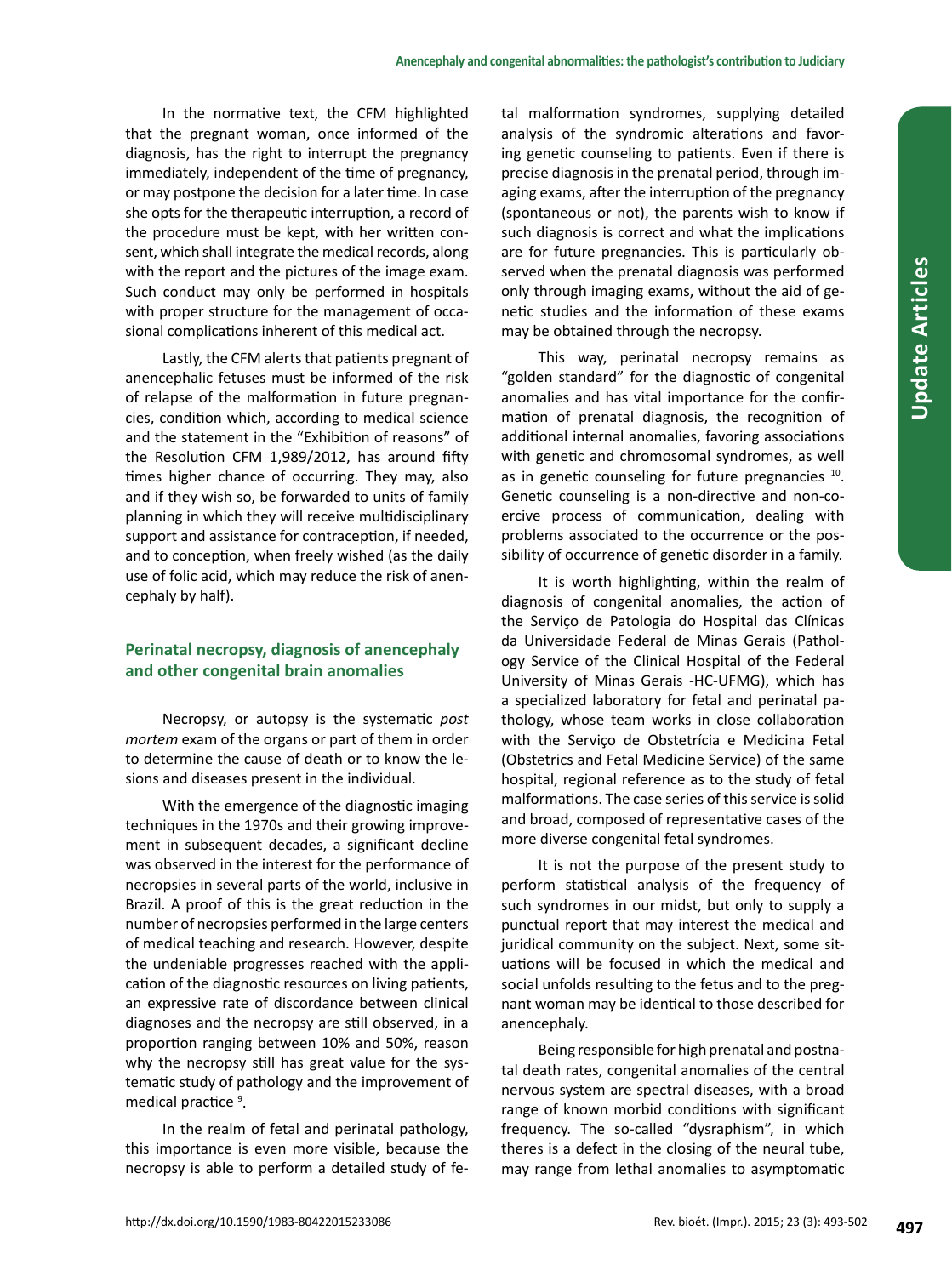anomalies fully compatible with extra-uterine life, such as "Spina bifida occulta". The inability to close part of the neural tube or its reopening after being successfully closed, may generate one out of many malformations. All of them present anomalies of the neural tissue and the bone or overlying soft tissues and, as a whole, constitute the most frequent anomalies of the central nervous system  $11$ .

Anencephaly is a dysraphism that is incompatible with life, characterized by the absence of most cephalic structures (cerebral hemispheres, cerebellum and only rudimentary brain stem) and the bones of the cranial vault, which remains open and devoid of skin in its upper portion. There is an irregular mass of residual nervous tissue and rudimentary blood vessels adhered to the base of the cranium. The eyes are apart and protruding, and the eyeballs elongate directly to the base of the skull, giving the face an appearance commonly called "batrachian aspect".

Anencephaly is a lethal disease that occurs in 1 to 5 out of 1,000 born alive, more frequently in girls. It is believed to arise around the 28<sup>th</sup> day of pregnancy. According to Cotran, Kumar and Collins  $11$ , its global rate of recurrence in subsequent pregnancies was estimated in 4% to 5%. Folic acid deficiency during the first weeks of pregnancy is a risk factor. It is a defect of the closing of the anterior portion of the neural tube, with diverse secondary alterations, such as incomplete development of the calvaria, cleft palate and frequent abnormalities of the cervical vertebrae<sup>12</sup>.

Anencephaly is frequently associated with other congenital anomalies in distinct organs, such as the osteoarticular, renal and cardiovascular systems. This is one of the reasons why transplants using organs of anencephalic fetuses are not possible. Another reason is that these organs are usually smaller than normal, affected by hypoxia (low oxygenation), besides the fact that transplants in newborns are not performed before the seven days of extra-uterine life, which, in itself, makes transplant of organs of anencephalic fetuses inviable.

## **Other lethal anomalies of the fetus: the need for isonomic judicial treatment**

The Judiciary has been facing some cases in which other diagnoses of fetal anomalies incompatible with life (besides anencephaly) subsidize requests of therapeutic anticipation of parturition. This way, it is important to inform jurists of the existence of such syndromes to, after this, discuss some cases capable of generating jurisprudence in this area.

## *Congenital anomalies incompatible with extrauterine life*

A congenital anomaly constitutes a structural defect present at birth. It may be isolated or multiple, of higher or lower clinical importance. A study performed by researchers form Pernambuco demonstrated that over 20% of the pregnancies of fetuses with congenital anomalies end in spontaneous abortions (miscarriages), and that the remaining 80% will be born alive or dead, resulting in a 3% to 5% proportion of newborns with these anomalies that remain alive after birth 13.

The brain is frequently affected during the intra-uterine life due to its formation, which, besides being complex, extends over a long period, making it susceptible to developmental abnormalities from the  $3<sup>rd</sup>$  to the  $16<sup>th</sup>$  week of pregnancy. Several congenital malformations of the central nervous system may result in extreme forms, incompatible with full extra-uterine life. Among them, them least rare are holoprosencephaly and the forms of craniorrhachischisis, rachischisis and total meningoencephalocele. Such defects in the closing of the neural tube are spectral anomalies which can be present isolated or associated wit other alterations in different organs, originating multi-system malformation syndromes of various etiologies.

Note that anencephaly itself may be associated to chromosomal problems such as trisomies of chromosomes 18 and 13, triploidies and structural changes, as well as several other congenital anomalies, with bone defects, cardiac, renal and abdominal wall malformations.

Holoprosencephaly is a spectral disease with several extensions of the defect in the closing of the neural tube, characterized by an incomplete separation of the brain hemispheres in the medium line. The extreme and lethal case called "sequence of holoprosencephaly" is cyclopia, malformation that presents a serious defect in the early development of the face, with fusion of the eyeballs and a single eye, or two partially fused eyeballs, over which projects a small protuberance (rudimentary proboscis). Such anomaly is frequently associated with trisomies of chromosomes 13 and 18, besides other genetic alterations (like deletion of genes), and its higher incidence is observed in fetuses of diabetic mothers.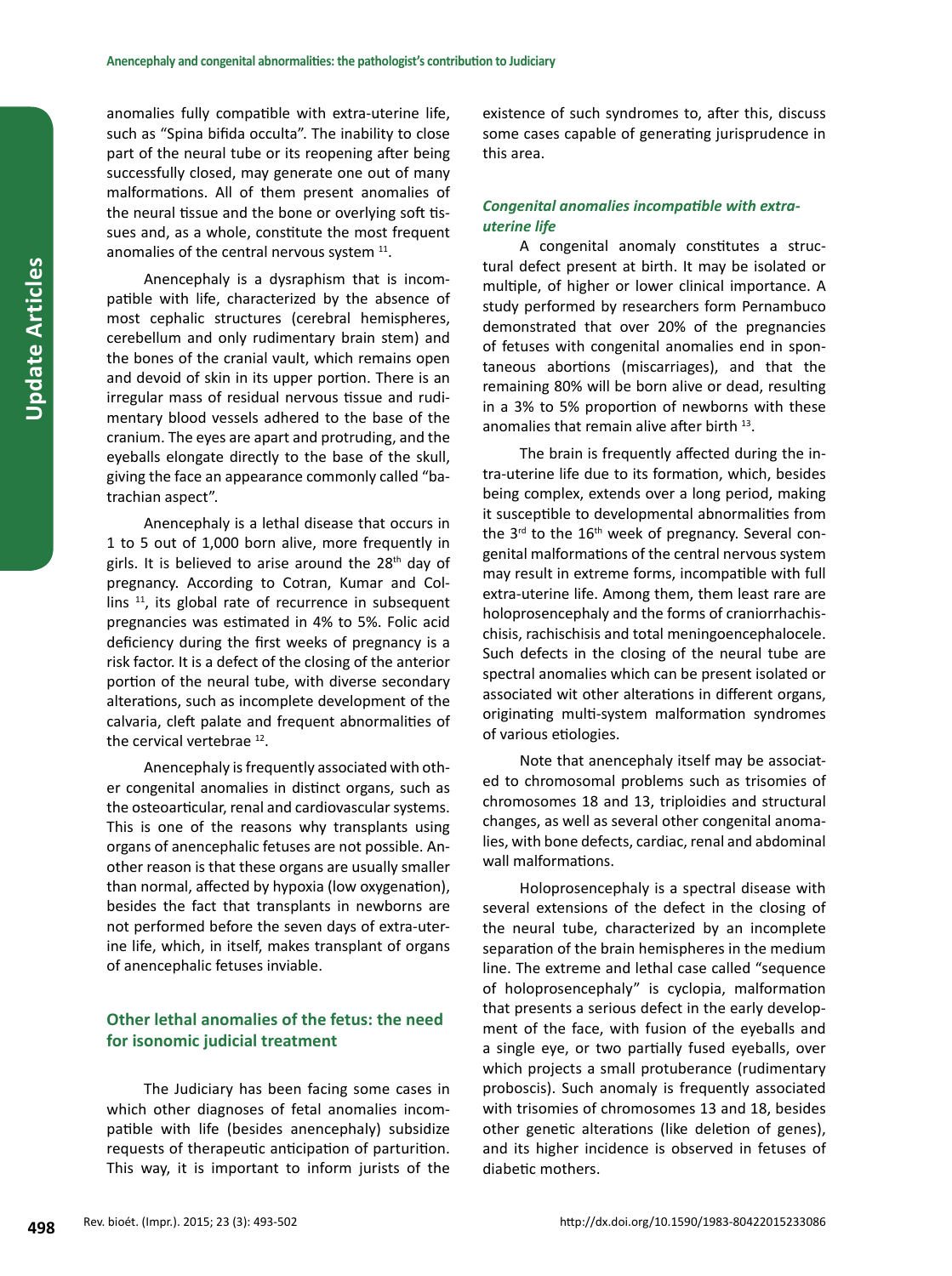It is also important to highlight the existence of multi-systemic malformation syndromes which can also result in serious and extreme forms, as observed of skeletal dysplasia with lethal forms, which include thanatophoric dysplasia and lethal osteogenesis imperfecta.

Thanatophoric dysplasia consists in a lethal congenital disease related to genetic mutations with bone and neural repercussions and it is characterized by bone dysplasia with shortening of the limbs, hypo-plastic ribcage and macrocephaly. Its approximate incidence in the population is of 1 to 35,000-50,000 births, being a disease with low rate of recurrence in following pregnancies<sup>14</sup>. Most cases are stillborn and those who are born alive die shortly after birth.

Osteogenesis imperfecta is a spectral disease, with nine types of malformations (types I to IX). The lethal osteogenesis imperfecta syndrome, or type II, is characterized by shortening of the limbs, serious bone fragility with multiple fractures, inguinal hernia, hydrocephalus and other bone abnormalities. Most cases result form sporadic genetic mutations, with a relatively high recurrence rate in the next pregnancies, of 6%, reason for which, in cases like this, genetic counseling and monitoring of the family are fundamental <sup>15</sup>.

It must also be highlighted the existence of several chromosomal multi-system malformation syndromes, which may result in lethal forms, of which the trisomies stand out. Trisomies consist in the presence of three chromosomes of a specific type (and not two as would be normal), resulting in several types of congenital anomalies. The most common anomalies are the ones of chromosome 21 (Down's syndrome), chromosome 18 (Edwards syndrome) and chromosome 13 (Patau syndrome) <sup>16</sup>. Edwards syndrome, for example, has an incidence of 0.3 in each born alive. Over 130 types of abnormality are described in bearers of this syndrome, whose survival ability is very limited <sup>12</sup>.

## *Requests for isonomic juridical treatment*

In a jurisprudential search for the terms "abortion"and "anomaly" in the public websites of of several courthouses across the country, the main decisions reveal requests for therapeutic anticipation of parturition due to the diagnosis of anencephaly; however, there are decisions – the examples follow – that focus on diverse malformation syndromes. Despite the fact that, according to what was previously exposed, the term "abortion" is inadequate to such issues, as it is not properly a fetus with possibility of full extra-uterine life, it was used in the jurisprudential survey because it is frequently cited in these cases.

The Minas Gerais Justice Court judged a case in which the diagnosis was of thanatophoric dysplasia, having the therapeutic anticipation been authorized, is a decision of which the minutes are as follows:

*Judge award - therapeutic anticipation of parturition - fetus with congenital anomalies incompatible with life - Thanatophoric dysplasia - supporting medical examinations - Balancing of values - Concession – Partially losing vote. The secure finding of the development of pregnancy of fetus with congenital anomaly incompatible with life puts in confrontation many values consecrated by our Federal Constitution, life being the most precious one, followed by liberty, autonomy of will, and human dignity. There being little probability of survival at birth, certified by the physician who assists the applicant, corroborated with the report of the medical judicial expert, the applicant has the right to exert her liberty and autonomy of will, performing the abortion and abbreviating the serious clinical and emotional problems that affect her, the father and all family members. Facing the medical certainty that the fetus will be stillborn, protecting the the liberty, the autonomy of will and the dignity of the pregnant woman, she must be permitted tom interrupt the pregnancy 17.*

The diagnosis of Edwards syndrome (trisomy of chromosome 18) also subsidized the request of therapeutic anticipation of parturition evaluated by the São Paulo Justice Court, as is understood of the minutes that follow: *Habeas Corpus – Request by pregnant woman to interrupt pregnancy due to the fetus bearing Edwards syndrome – Injunction granted – Inviability of fetus survival – Risks to the health and possible psychological damage to the pregnant woman – Therapeutic abortion – Maintenance of the definitive concession – Necessity– Impossibility of the Judiciary to make moral judgment, being limited to the legality or not of the conduct – Definitive order granted* 18.

However, there are decisions in the opposite direction, based on the possibility of extra-uterine life, even if for a short time, in cases of malformation syndromes that can also result in lethal forms. An example of this is the Patau syndrome (trisomy of chromosome 13), also a spectral disease, for which the specialized medical literature reports and average of seven days of survival to patients <sup>12</sup>.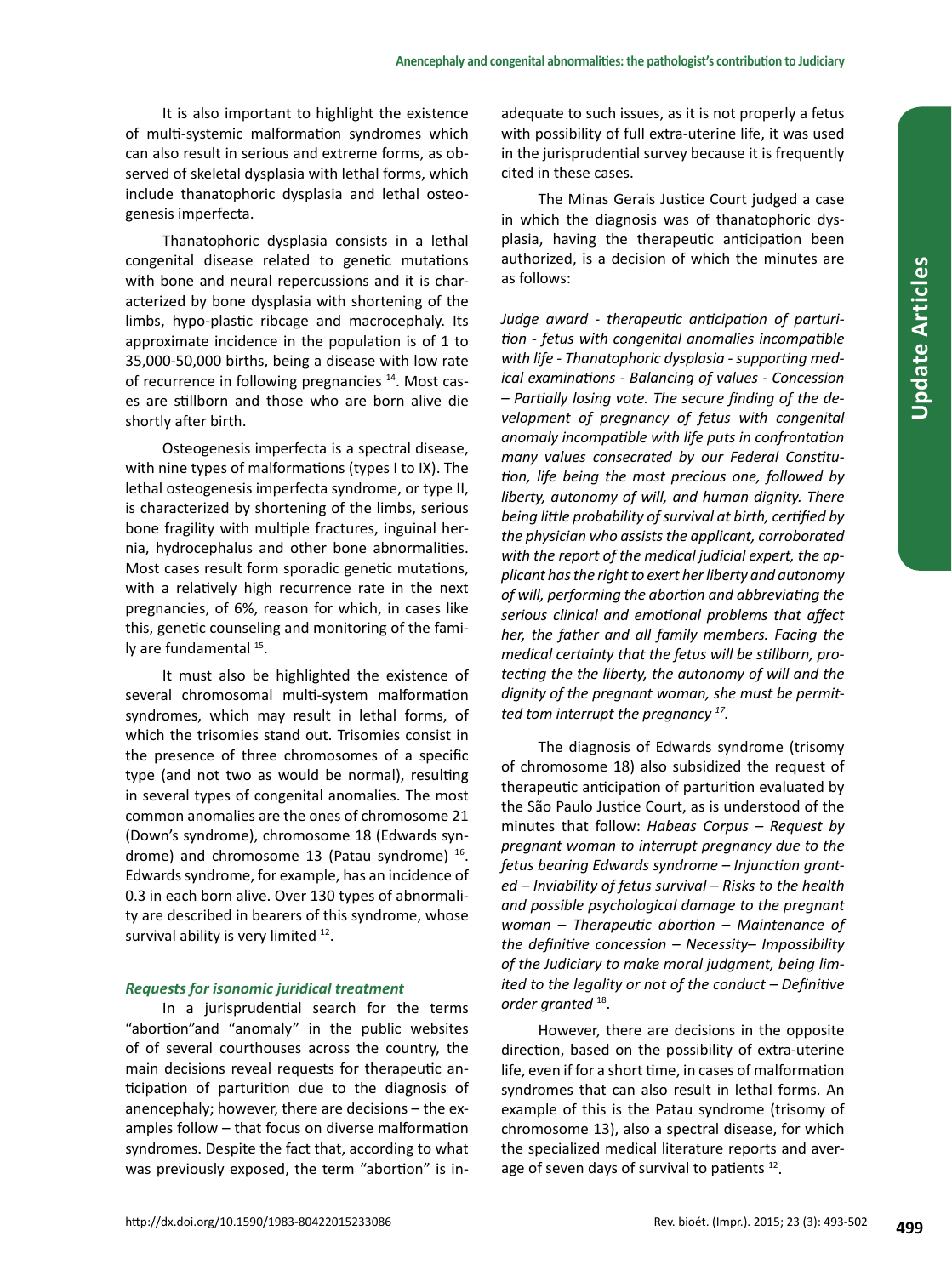The Minas Gerais Court of Justice evaluated a case with the same diagnosis, deciding for the impossibility of therapeutic anticipation of the parturition in the following terms:

*Authorization to perform abortion – Fetus malformation – Absence of proven risk of death to the mother – No place– Article 128, I, of the Criminal Code – Eugenic Abortion – Absence of legal provision – Preservation of the right to life guaranteed by the Constitution – Denial of appeal. Although not controversial, according to the medical reports annexed to the process, the nonexistence of post-parturition life of the fetus, which has "serious morphological alterations with characteristics of Patau Syndrome (Trisomy of 13)" (p. 22), the fact is that this does not imply imminent danger to the life of the mother, i.e. that the abortion is the only means to save her life, as provided by article 128, I, of the Criminal Code. In this case, by legal impediment, there is no place for the judicial authorization for the interruption of the pregnancy. Once the hypothesis of necessary abortion is dismissed, its consent would be illegitimate with base on the thesis of eugenic abortion, as the right to life in assured by the constitution, there not being legal permission for the interruption of pregnancy in the case o malformation of the fetus 19.*

The existence of several other fetal anomalies besides anencephaly which can result in lethal forms and the need of their knowledge and isonomic treatment by the Judiciary were also issues approached at the time of judgment of the ADPF 54 by the STF. Minister Ricardo Lewandowski, who uttered a diverging vote, in which he was followed by Minister Cezar Peluso, then president of the Supreme Court, mentioned the issue in his vote, saying that the decision favorable to the abortion of anencephalic fetuses would, in theory, have the power make licit the interruption of pregnancy of any embryo with little or no expectation of extra-uterine life.

Therefore, what is defended here is the importance of increasing the debate of this issue in the sphere of the civil society and its legitimate instances of representation, given that, in the face of the decision object of the present study, it is necessary to provide isonomic treatment for situations in which the chances of survival of fetuses are null or negligible. For its relevance, the matter deserves careful and prompt regulation in the Legislative sphere, in order to confer the legitimacy, the certainty and the juridic safety necessary to the matter and not to legitimate occasional irresponsible abortion practices.

## **Final Considerations**

At the time of the judgment of the ADPF 54, based on the incompatibility of anencephaly with full extra-uterine life, the Supremo Tribunal Federal decided that the therapeutic anticipation of parturition, when there is the diagnosis of this anomaly, is a criminally atypical fact and does not constitute abortion, since this type of crime assumes the potential for extra-uterine life.

The decision for the possibility of the therapeutic anticipation of parturition in cases of pregnancy of anencephalic fetuses does not constitute obligation to the pregnant woman, but makes it facultative, based on the juridical ordainment, preventing social disapproval or reprehensibility of the conduct of those who interrupt the pregnancy of an inviable fetus. As stated by Cezar Roberto Bitencourt, *the pregnant woman will only use this faculty if she so wishes, which is very different form its prohibition, imposed by cogent legal norm, increased by deprivation of freedom criminal sanction* <sup>20</sup>.

This way, the recognition that, in Brazil, the voluntary expelling of the anencephalic fetus does not constitute abortion (criminal or not), but atypical behavior in the absence of elementary circumstances of the crime of abortion, since the so called "legal death" is equivalent to brain death, implies the knowledge of other clinical syndromes in which fetal inviability, as well as brain death, are also present.

The Judiciary has been facing the knowledge of this matter in some decisions that involve malformation syndromes other than anencephaly. Such decisions are almost always permeated by uncertainty and lack of specific knowledge on the issue to the extent that, oftentimes, full knowledge of the matter as well as is broad process instruction are not possible, since the time for the proceedings is absolutely incompatible with the necessary promptitude of analysis of the theme in concrete cases. It is very probable that the decision uttered within the ADPF 54 will subsidize a growing number of requests to the Judiciary for isonomic treatment in case of identical or very similar medical and social repercussions to those caused by anencephaly. For this reasons the juridical community must be familiarized with this still polemic question.

Thus, in order to prioritize juridical safety and legitimacy of the treatment of an issue that is still delicate and stormy, the theme claims isonomic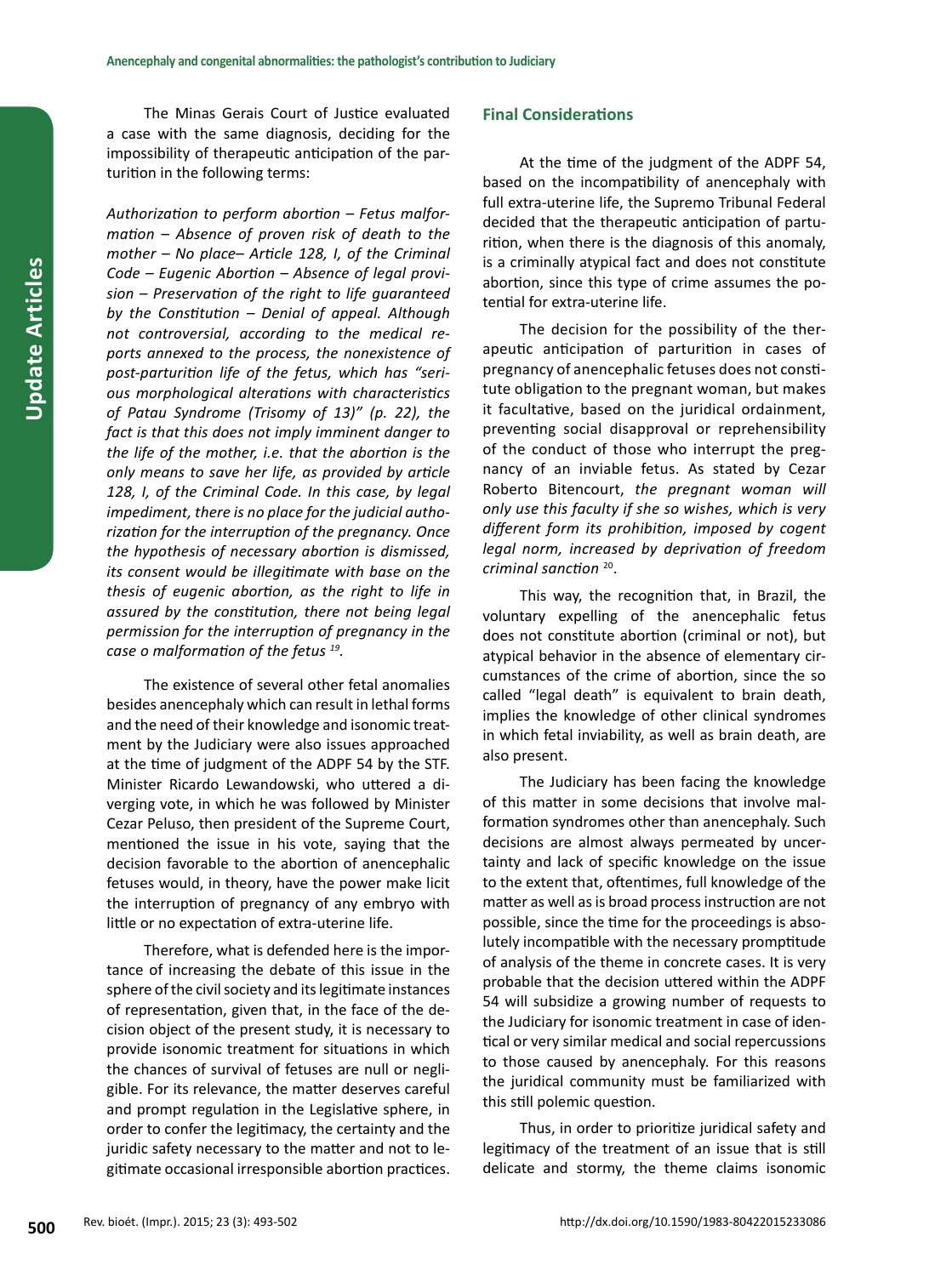juridical treatment and detailed legislative regulation, so that the same rights be granted to pregnant women bearing anencephalic fetuses and those car-

rying in their wombs fetuses with other congenital anomalies that result in the same medical psychological results now agreed upon.

## **References**

- 1. Brasil. Decreto-lei nº 2.848, de 7 de dezembro de 1940. Código Penal. [Internet]. 1940 [acesso 30 set 2015]. Disponível: http://www.planalto.gov.br/ccivil\_03/decreto-lei/Del2848.htm
- 2. Brasil. Tribunal de Justiça do Estado do Rio Grande do Sul. 1ª Câmara Criminal. Apelação Crime nº 70021944020, julgada em 28 de novembro de 2007. (Publicada no Diário da Justiça. Porto Alegre, 17 jan. 2008). [Internet]. 2007 [acesso 23 jun 2014]. Relator Desembargador Manuel José Martinez Lucas. Disponível: http://www.tjrs.jus.br
- 3. Brasil. Constituição da República Federativa do Brasil. Brasília: Senado Federal; 1988.
- 4. Brasil. Supremo Tribunal Federal. Audiência Pública Anencéfalos. [internet]. Brasília; 26 e 28 ago 2008-4 set 2008 [acesso 24 maio 2015]. 14 vídeos.

Disponível: https://www.youtube.com/playlist?list=PLippyY19Z47vGsw8\_FF1gBWqzkSv7njE2

5. Brasil. Supremo Tribunal Federal. Arguição de Descumprimento de Preceito Fundamental 54 do Distrito Federal. Inteiro teor do acórdão. [Internet]. 12 abr 2012 [acesso 12 abr 2014]. Relator Ministro Marco Aurélio Mello.

Disponível: http://redir.stf.jus.br/paginadorpub/paginador.jsp?docTP=TP&docID=3707334

- 6. Brasil. Lei nº 9.434, de 4 de fevereiro de 1997. Dispõe sobre a remoção de órgãos, tecidos e partes do corpo humano para fins de transplante e tratamento e dá outras providências. [Internet]. 1997 [acesso 30 set 2015]. Disponível: http://www.planalto.gov.br/ccivil\_03/LEIS/L9434.htm
- 7. Hungria N. Comentários ao Código Penal: artigos 121 a 136. Vol. 4. 4ª ed. Rio de Janeiro: Forense; 1958. p. 297.
- Brasil. Conselho Federal de Medicina. Resolução CFM nº 1.989, de 14 de maio de 2012. Dispõe sobre o diagnóstico de anencefalia para a antecipação terapêutica do parto e dá outras providências. (Publicada no Diário Oficial da União. Brasília, p. 308, 14 maio 2012. Seção 1). [Internet]. 2012 [acesso 30 set 2015].
- Disponível: http://www.portalmedico.org.br/resolucoes/CFM/2012/1989\_2012.pdf
- 9. Brasileiro-Filho G. Bogliolo: patologia. 6ª ed. Rio de Janeiro: Guanabara-Koogan; 2000.
- 10. Panisson IA. Estudo comparativo entre a ultrassonografia pré-natal e a necropsia no diagnóstico de anomalias congênitas [dissertação]. Porto Alegre: Universidade Federal do Rio Grande do Sul, Faculdade de Medicina, Programa de Pós-Graduação em Medicina; 2008.
- 11. Cotran R, Kumar V, Collins T. Robbins patologia estrutural e funcional. 6ª ed. Rio de Janeiro: Guanabara-Koogan; 2000. p. 1160.
- 12. Jones KL. Smith's recognized patterns of human malformation. 6ª ed. Filadélfia: WB Saunders; 2006. p. 608.
- 13. Amorim MMR, Vilela PC, Santos ARVD, Lima ALMV, Melo EFP, Bernardes HF *et al*. Impacto das malformações congênitas na mortalidade perinatal e neonatal em uma maternidade-escola do Recife. Rev Bras Saúde Matern Infant. 2006;6(Supl 1):S19-S25.
- 14. Noronha L, Prevedello LMS, Maggio EM, Serapião MJ, Bleggi-Torres LF. Displasia tanatofórica: relato de dois casos com estudo neuropatológico. Arq Neuropsiquiatr. 2002 mar;60(1):133-7.
- 15. Valadares ER, Carneiro TB, Santos PM, Oliveira AC, Zabel B. What is new in genetics and osteogenesis imperfecta classification? J Pediatr (Rio J). 2014;90(6):536-41.
- 16. Gilbert-Barness E. Chapter 11: Chromosomal Abnormalities. *In* Gilbert-Barness E., Potter, EL. (edithors). Potter's pathology of the fetus and infant. Vol. 2. 4ª ed. St. Louis: Mosby; 1997. p. 388- 432.
- 17. Brasil. Tribunal de Justiça do Estado de Minas Gerais. 11ª Câmara Cível. Apelação Cível nº 1.0027.08.157422-3/001, julgada em 25 de junho de 2008. [Internet]. 2008 [acesso 17 maio 2014]. Relator Desembargador Fernando Caldeira Brant. Disponível: http://www5.tjmg.jus.br/ jurisprudencia/pesquisaNumeroCNJEspelhoAcordao.do;jsessionid=27A2F16D63372AEC9C01B 34BC476C90D.juri\_node2?numeroRegistro=1&totalLinhas=1&linhasPorPagina=10&numeroUni co=1.0027.08.157422-3%2F001&pesquisaNumeroCNJ=Pesquisar
- 18. Brasil. Tribunal de Justiça do Estado de São Paulo. 16ª Câmara Criminal. Habeas Corpus nº 0046549-25.2010.8.26.0000, julgado em 8 de junho de 2010. [Internet]. 2010 [acesso 16 maio 2014]. Relator Desembargador Edison Brandão. Disponível: http://brs.aasp.org.br/netacgi/nphbrs.exe?d=AASP&f=G&l=20&p=53&r=1045&s1=&s2=sp&u=/netahtml/aasp/aasp1.asp
- 19. Brasil. Tribunal de Justiça do Estado de Minas Gerais. 16ª Câmara Cível. Apelação Cível nº 1.0166.05.008655-1/001, julgada em 14 de setembro de 2005. [Internet]. 2005 [acesso 16 maio 2014]. Relator Desembargador Batista de Abreu. Disponível: http://www5.tjmg.jus.br/ jurisprudencia/pesquisaNumeroCNJEspelhoAcordao.do?numeroRegistro=1&totalLinhas=1&linh asPorPagina=10&numeroUnico=1.0166.05.008655-1%2F001&pesquisaNumeroCNJ=Pesquisar
- 20. Bitencourt CR. Tratado de direito penal. Vol. 2: Parte especial Dos crimes contra a pessoa. 2. 8ª ed. São Paulo: Saraiva; 2008. p. 155.